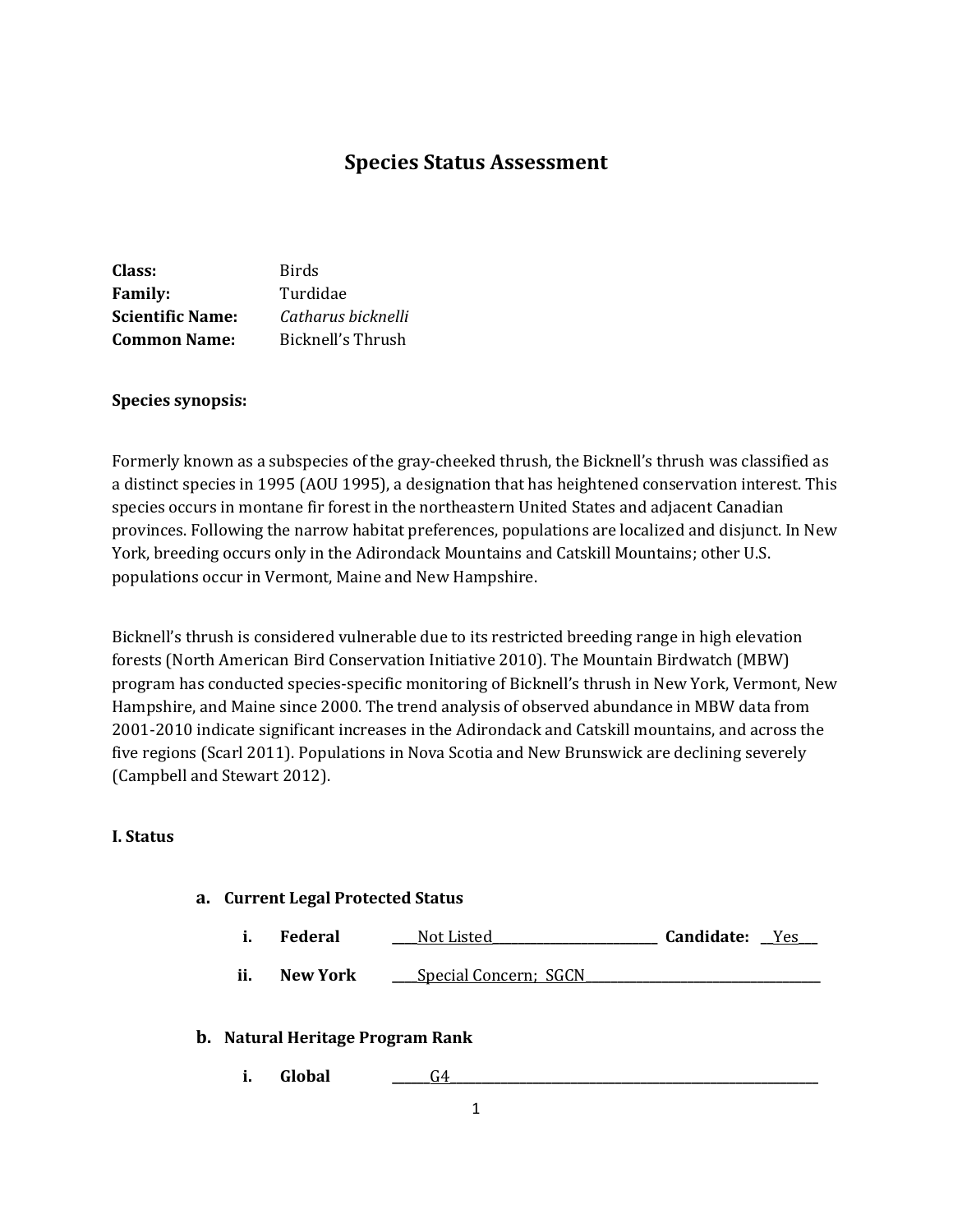|  | <b>New York</b> | S <sub>2</sub> S <sub>3</sub> B | <b>Tracked by NYNHP?</b> |  |
|--|-----------------|---------------------------------|--------------------------|--|
|--|-----------------|---------------------------------|--------------------------|--|

# **Other Rank:**

Partners in Flight – Species of Continental Conservation Concern IUCN Red List – Globally Vulnerable Audubon Watch List – Red List Canada – Candidate for Federal Listing USFWS – Candidate for Federal Listing COSEWIC – recommended Threatened in 2009 Species of Northeast Regional Conservation Concern (Therres 1999)

# **Status Discussion:**

Bicknell's thrush is endemic to the northeastern U.S. and nearby Canadian provinces; it is ranked as vulnerable, imperiled, or critically imperiled in each state and province. A population on Mount Greylock in Massachusetts was extirpated during the early 1900s. Bicknell's thrush is an uncommon breeder at high elevations (above 3,000 feet) in the Adirondack and Catskill mountains. It is an uncommon migrant in eastern and coastal portions of the state. The Catskill Mountains population represents the southernmost edge of the breeding range.

In August 2012, the USFWS released a positive 90-day finding for Bicknell's thrush, which will result in a 12-month finding to determine whether it should be listed under the Endangered Species Act.

# **II. Abundance and Distribution Trends**

#### **a. North America**

| i. Abundance                                                  |                        |         |
|---------------------------------------------------------------|------------------------|---------|
| __ declining ____ increasing                                  | $X$ stable             | unknown |
| ii. Distribution:                                             |                        |         |
| declining ____increasing<br>Time frame considered:<br>2001-10 | $\underline{X}$ stable | unknown |
|                                                               |                        |         |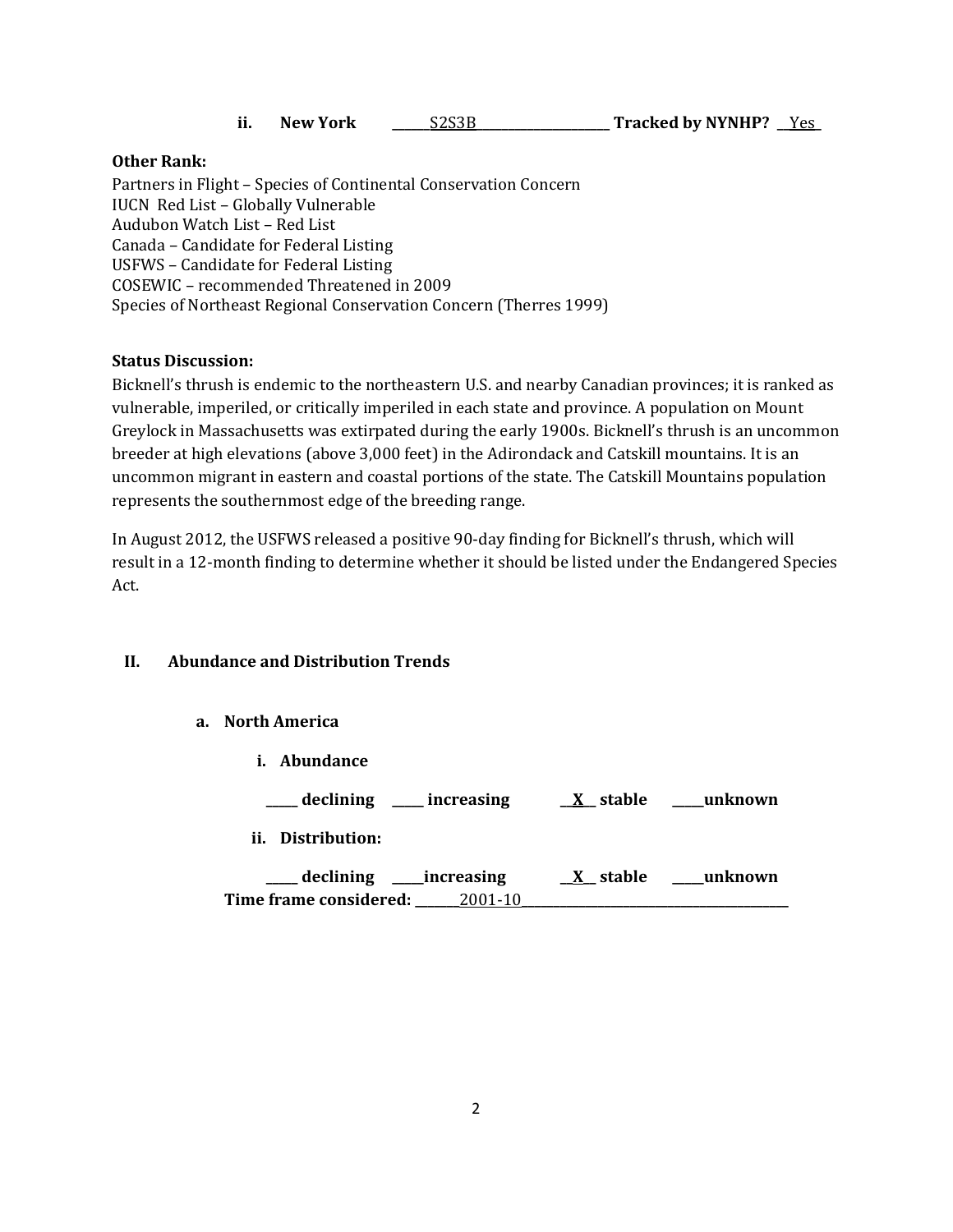- **b. Regional**
	- **i. Abundance**

| $\frac{1}{2}$ declining $\frac{X}{X}$ increasing | stable                     | unknown |
|--------------------------------------------------|----------------------------|---------|
| ii. Distribution:                                |                            |         |
| declining $X$ increasing                         | stable                     | unknown |
|                                                  |                            |         |
| <b>Regional Unit Considered:</b>                 | Northeast (NY, VT, NH, ME) |         |

**c. Adjacent States and Provinces**

| <b>CONNECTICUT</b>   | Not Present $X$                             | No data $\_\_\_\_\_\_\_\_\_\_\_\$                                        |
|----------------------|---------------------------------------------|--------------------------------------------------------------------------|
| <b>MASSACHUSETTS</b> | Not Present $X$ (extirpated) No data ______ |                                                                          |
| <b>NEW JERSEY</b>    | Not Present $X$                             | No data $\_\_\_\_\_\_\_\_\_\_\_\_\_\_\_\_\_\_\_\_\_\_\_\_\_\_\_\_\_\_\_$ |
| <b>PENNSYLVANIA</b>  | Not Present $X$                             | No data                                                                  |
| <b>ONTARIO</b>       | Not Present X                               | No data                                                                  |

# **QUEBEC**

| Abundance<br>i.                             |            |            |          |
|---------------------------------------------|------------|------------|----------|
| $\underline{X}$ declining ______ increasing |            | ____stable | _unknown |
| ii. Distribution:                           |            |            |          |
| $\underline{X}$ declining _____increasing   |            | stable     | unknown  |
| Time frame considered:                      | 2001-07    |            |          |
| Listing Status: _                           | Not Listed |            |          |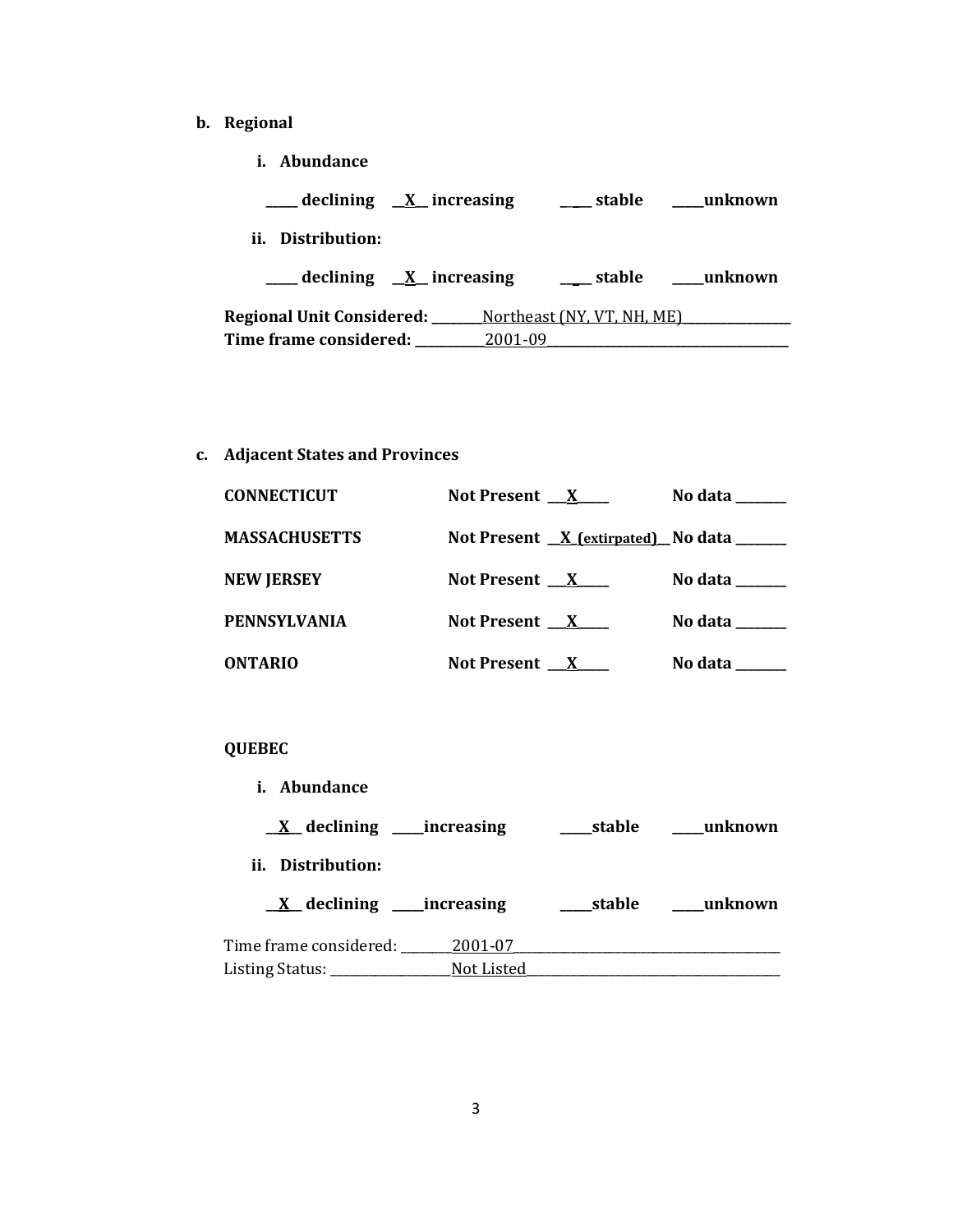### **VERMONT**

| i. Abundance                                                                     |                |
|----------------------------------------------------------------------------------|----------------|
| $\underline{X}$ declining ___ increasing ___ stable ___ unknown                  |                |
| ii. Distribution:                                                                |                |
| $\underline{X}$ declining ____ increasing _____ stable ____ unknown              |                |
|                                                                                  |                |
|                                                                                  |                |
| d. New York<br>i. Abundance                                                      | No data ______ |
| ____ declining <u>X</u> _increasing _____stable ____unknown<br>ii. Distribution: |                |
| ___ declining <u>X</u> _increasing _____stable ____unknown                       |                |
| Time frame considered: 2001-2009                                                 |                |

# **Monitoring in New York.**

Mountain Birdwatch surveys are conducted annually, although not all sites are surveyed each year.

#### **Trends Discussion:**

Scarl (2011) summarizes Mountain Birdwatch (MBW) data from 2001-2010 for five regions where Bicknell's thrush breed: Catskill Mountains, Adirondack Mountains, Green Mountains, White Mountains, Maine high peaks. In all five regions combined, the observed abundance increased significantly by 4.0% annually. The observed abundance increased significantly in the Adirondack Mountains by 9.41% per year and in the Catskills by 11.28% per year. Only the population in the Green Mountains of Vermont declined, showing a change in observed abundance of -0.2% per year.

The High Elevation Landbird Program (HELP) monitors long-term trends in Bicknell's thrush populations in Nova Scotia and New Brunswick. From 2002-2011, the number of Bicknell's thrush reported on survey routes declined by 11.5% annually in New Brunswick and by 7.4% annually in Nova Scotia (Campbell and Stewart 2012).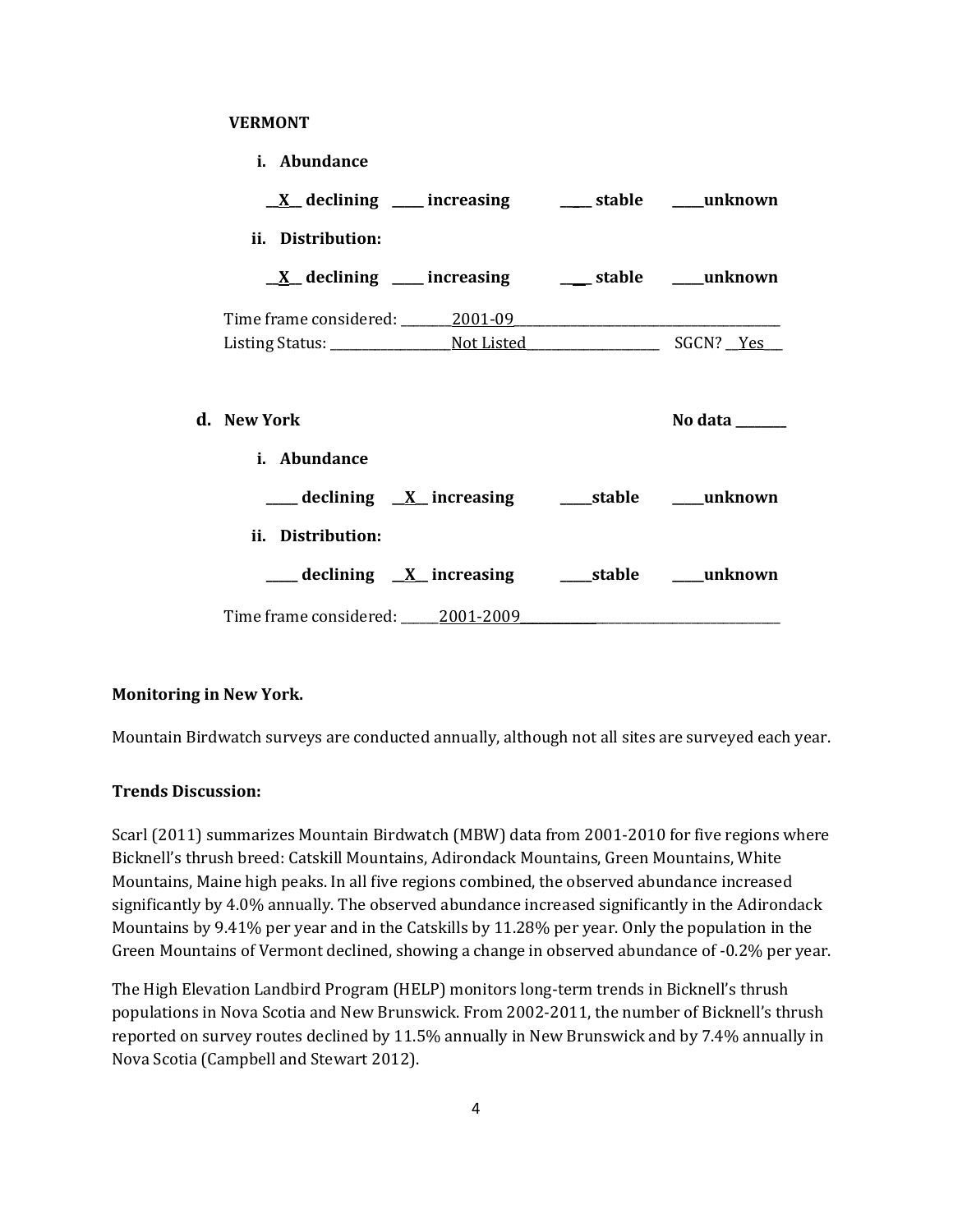

**Figure 1**. Distribution of Bicknell's thrush in North America (IBTCG 2010).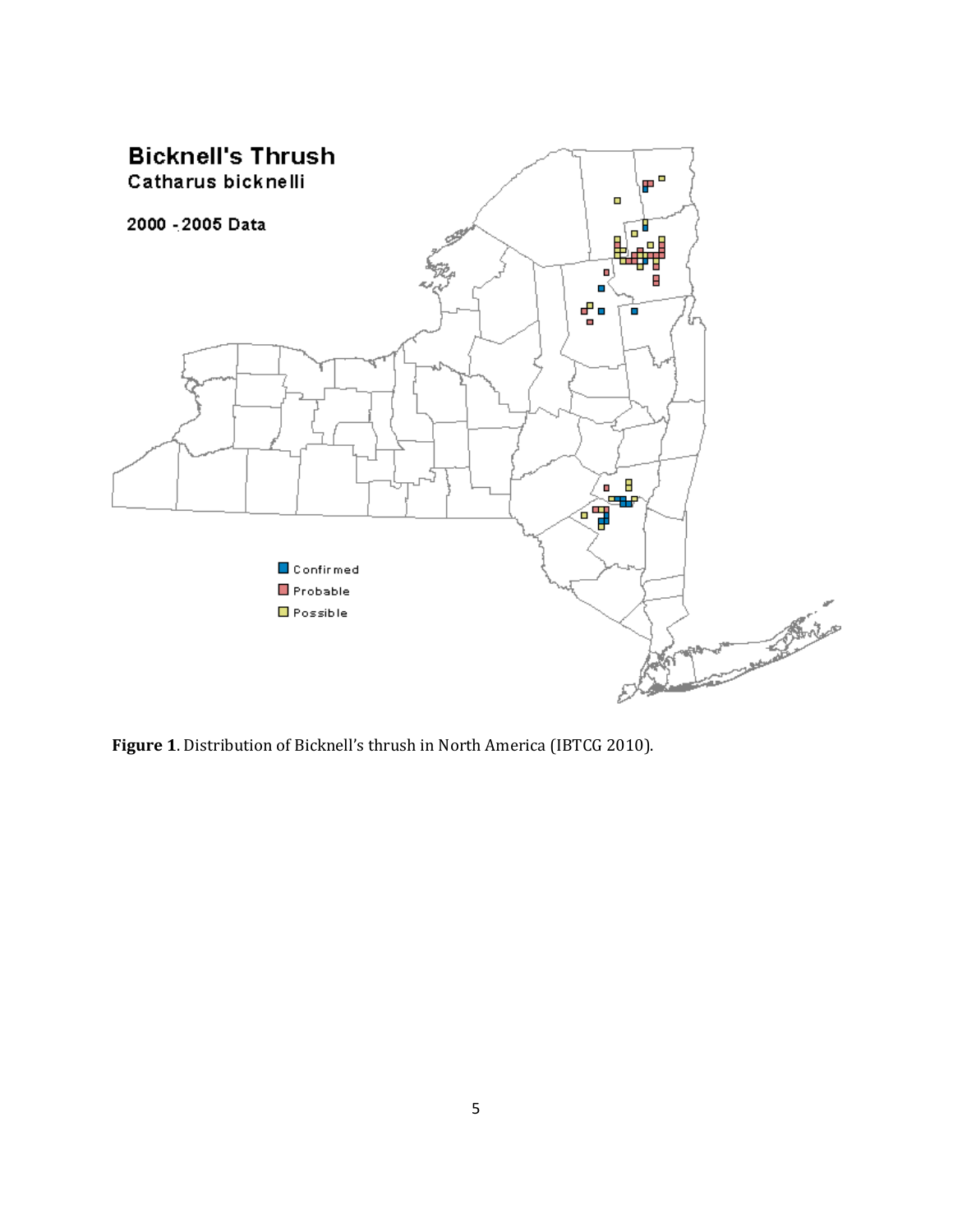

**Figure 2**. Change in Bicknell's thrush occurrence in New York State between the first Breeding Bird Atlas and the second Breeding Bird Atlas (McGowan and Corwin 2008).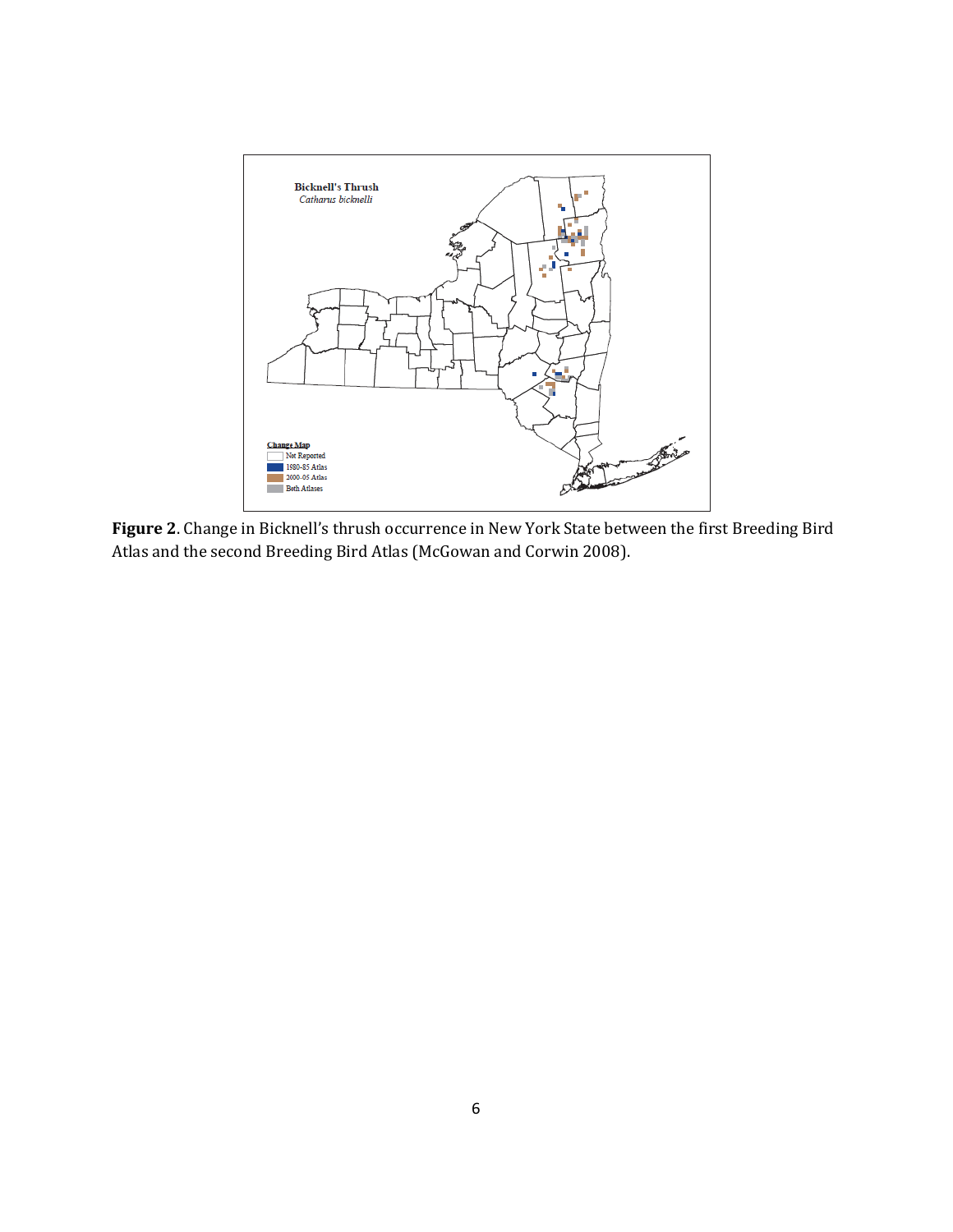![](_page_6_Figure_0.jpeg)

**Figure 3**: Conservation status of Bicknell's thrush in North America (NatureServe 2013).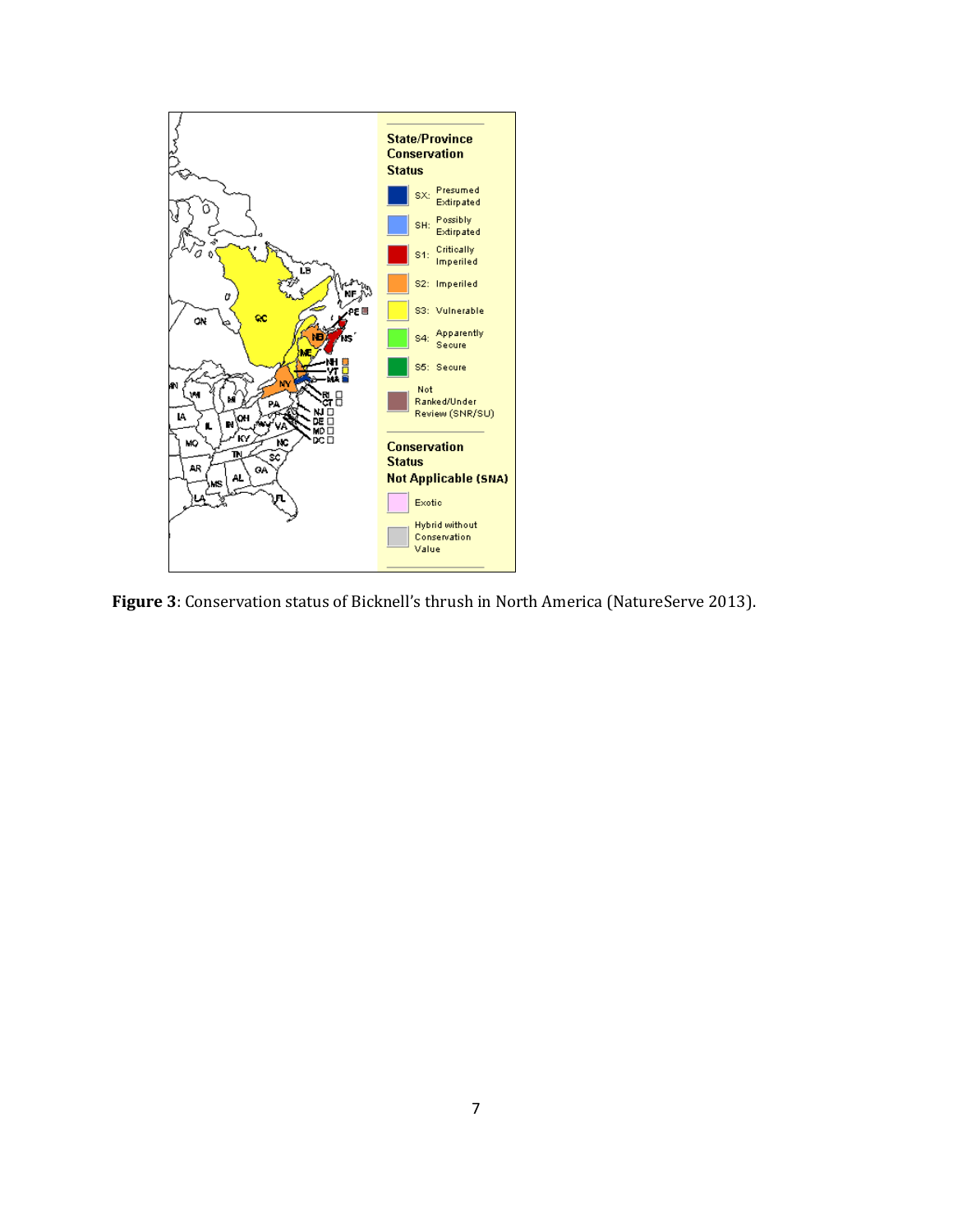### **III. New York Rarity, if known:**

| <b>Historic</b> | # of Animals | # of Locations | % of State |
|-----------------|--------------|----------------|------------|
| prior to 1970   |              |                |            |
| prior to 1980   |              |                |            |
| prior to 1990   |              | 39 blocks      |            |

### **Details of historic occurrence:**

The first breeding bird atlas (1980-85) documented occupancy in 39 survey blocks, 8 of which had confirmed breeding (Andrle and Carroll 1988).

| <b>Current</b> | # of Animals | # of Locations | % of State |
|----------------|--------------|----------------|------------|
|                |              | 57 blocks      | 1 $0/2$    |

# **Details of current occurrence:**

From 2001 to 2010, Mountain Birdwatch documented nesting season reports on 38 mountains in New York: 14 in the Catskills and 24 in the Adirondacks. The second breeding bird atlas (2000-05) documented occupancy in a total of 57 blocks (17 in Catskills, 40 in Adirondacks), 13 of which were records of confirmed breeding (McGowan and Corwin 2008).

# **New York's Contribution to Species North American Range:**

| <b>Distribution</b> (percent of NY where species occurs) |           | <b>Abundance</b> (within NY distribution) |
|----------------------------------------------------------|-----------|-------------------------------------------|
| $\underline{X}$                                          | $0 - 5\%$ | abundant                                  |
|                                                          | $6 - 10%$ | common                                    |
|                                                          | 11-25%    | fairly common                             |
|                                                          | 26-50%    | uncommon                                  |
|                                                          | $>50\%$   | $\underline{X}$ rare                      |
|                                                          |           |                                           |

# **NY's Contribution to North American range**

- \_\_\_\_ 0-5%
- 6-10%
- $\frac{11-25}{6}$
- $X$  26-50%
- $>50\%$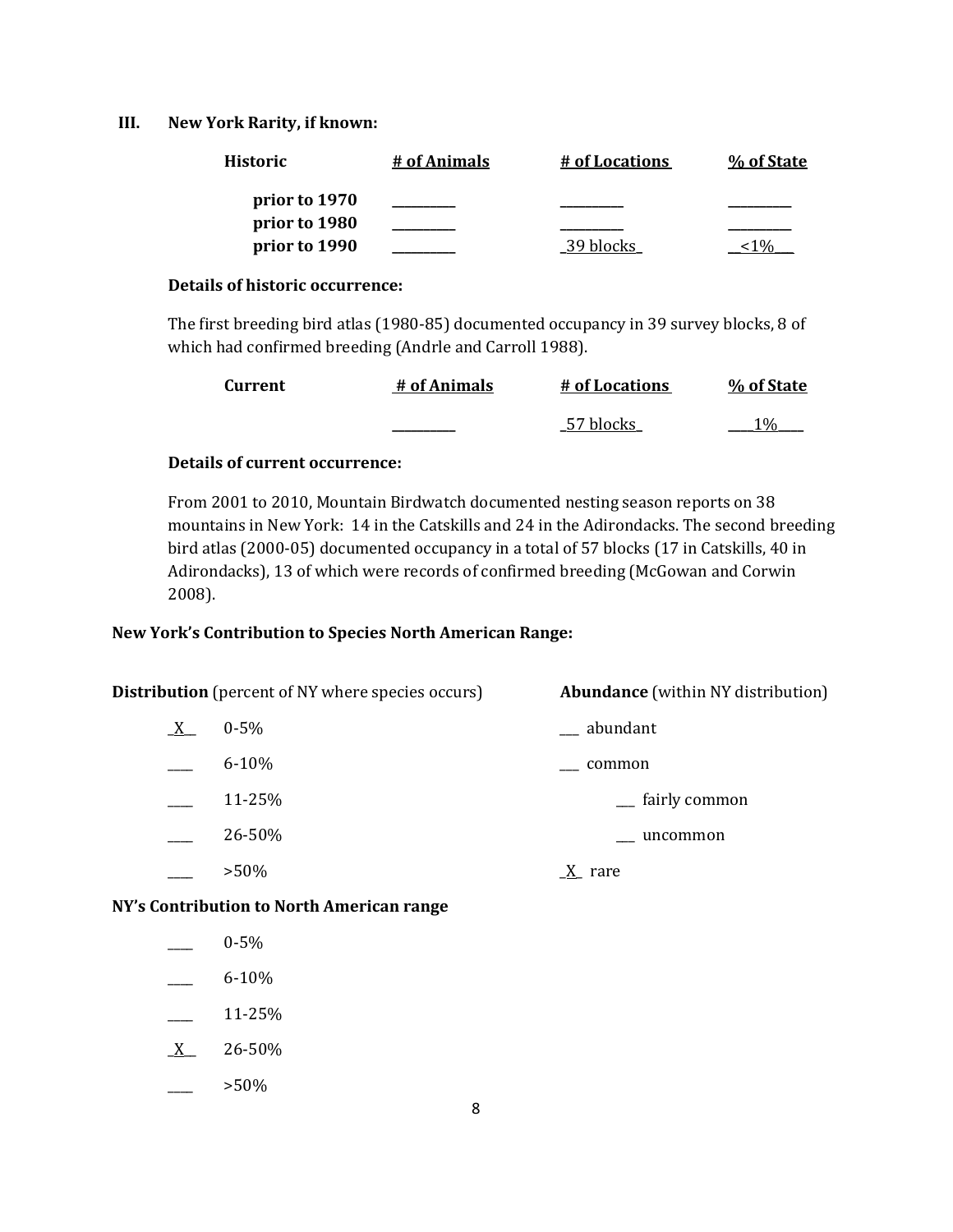**Classification of New York Range**

**\_\_\_\_ Core**

**\_\_\_\_\_ Peripheral**

**\_\_**X**\_\_\_ Disjunct**

**Distance to core population:**

\_\_\_\_\_70 miles**\_\_\_\_\_**

# **IV. Primary Habitat or Community Type:**

- 1. Spruce-Fir Forest and Flats
- 2. Mountain Spruce-Fir Forests

# **Habitat or Community Type Trend in New York:**

| <b>Declining</b>                     | $X$ Stable _____ Increasing | Unknown |
|--------------------------------------|-----------------------------|---------|
| Time frame of decline/increase: ____ |                             |         |
| <b>Habitat Specialist?</b>           | X Yes                       | No.     |
| <b>Indicator Species?</b>            | <b>Yes</b>                  | No      |

# **Habitat Discussion:**

Lambert et al. (2005) estimated that 24% of Bicknell's thrush habitat in the U.S. is found in New York; 93% of those known lands are conserved in some manner. This thrush nests in dense montane forests dominated by balsam fir with lesser amounts of red and black spruce, white birch, and mountain-ash. Regenerating spruce/fir "waves" (trees of progressing ages) are preferred habitat. In a statewide survey in 1992-94, Rimmer (2013) reports that the lowest elevation where Bicknell's thrush was reported was 3,780 feet.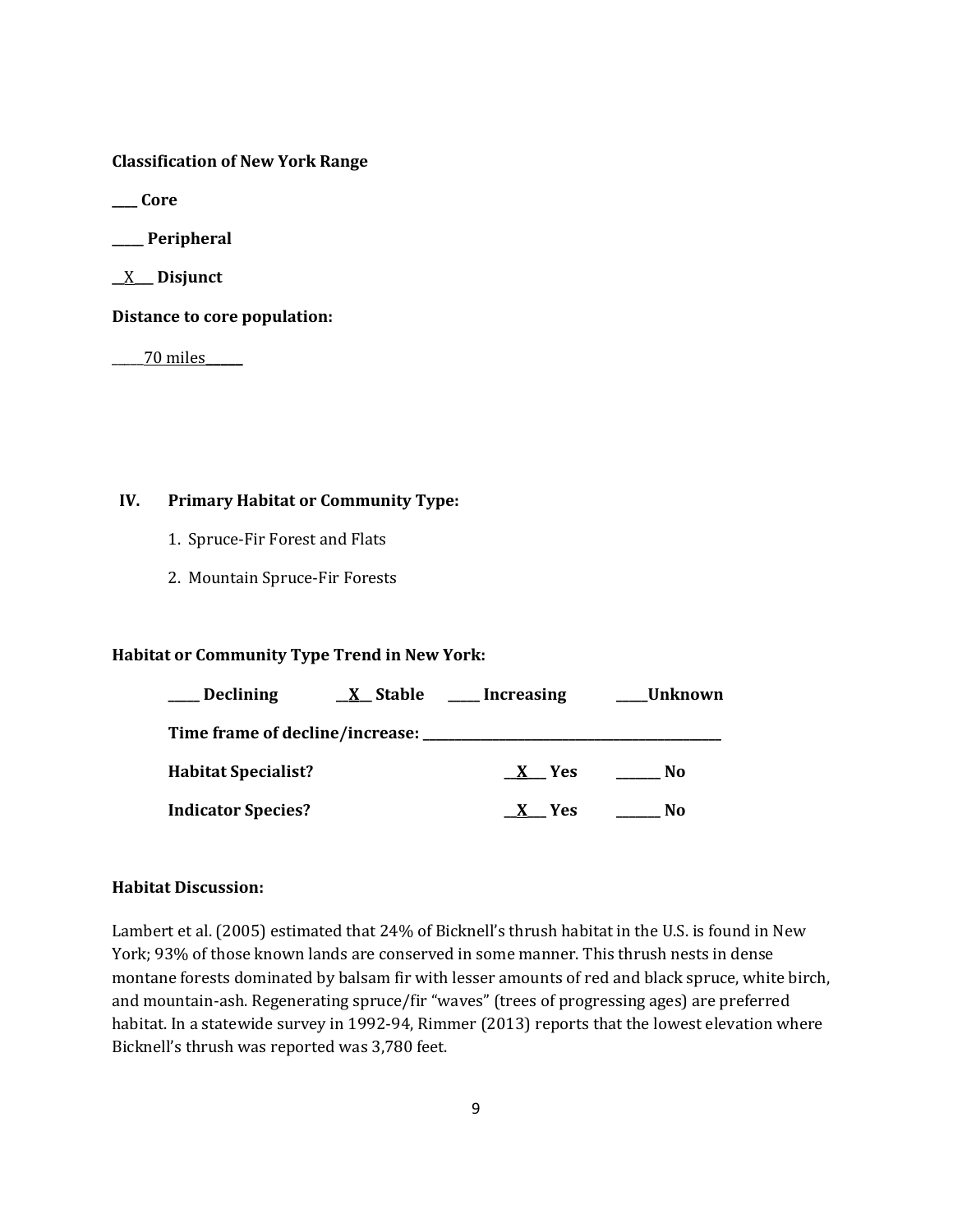- **V. New York Species Demographics and Life History**
	- **\_\_X\_\_ Breeder in New York**
		- **\_\_X\_\_ Summer Resident**
		- **\_\_\_\_\_ Winter Resident**
		- **\_\_\_\_\_ Anadromous**

**\_\_\_\_\_ Non-breeder in New York**

- **\_\_\_\_\_ Summer Resident**
- **\_\_\_\_\_ Winter Resident**
- **\_\_\_\_\_ Catadromous**

**\_\_\_\_\_ Migratory only**

**\_\_\_\_\_Unknown**

# **Species Demographics and Life History Discussion:**

Breeding system is "female-defended polygynandry" in which both males and females mate with multiple partners (Goetz et al. 2003). Bicknell's thrush produce one brood per season. Rates of predation on eggs and nestlings are strongly linked to biennial masting cycle in montane coniferous forest in which alternating years of high cone crops result in high red squirrel populations the following spring and summer. Annual survival estimate of adult birds at survey sites in VT is 65%.

In Vermont, annual reproductive success among males is skewed but generally low. Of 21 males with known paternity at nests in 1998 and 1999, 13 (62%) sired only 1 chick, 4 (19%) sired 2 chicks, 3 (14%) sired 3 chicks, and 1 (5%) sired 4 chicks; these are minimum estimates. Percentage of females that raise one brood to independence each year in Vermont: Stratton Mtn. 1997 = 85.7%, 1998 = 88.8%, 1999 = 0%, 2000 = 90.9%; Mt. Mansfield 1999 = 62.5%, 2000 = 62.5% (See Rimmer et al. 2001).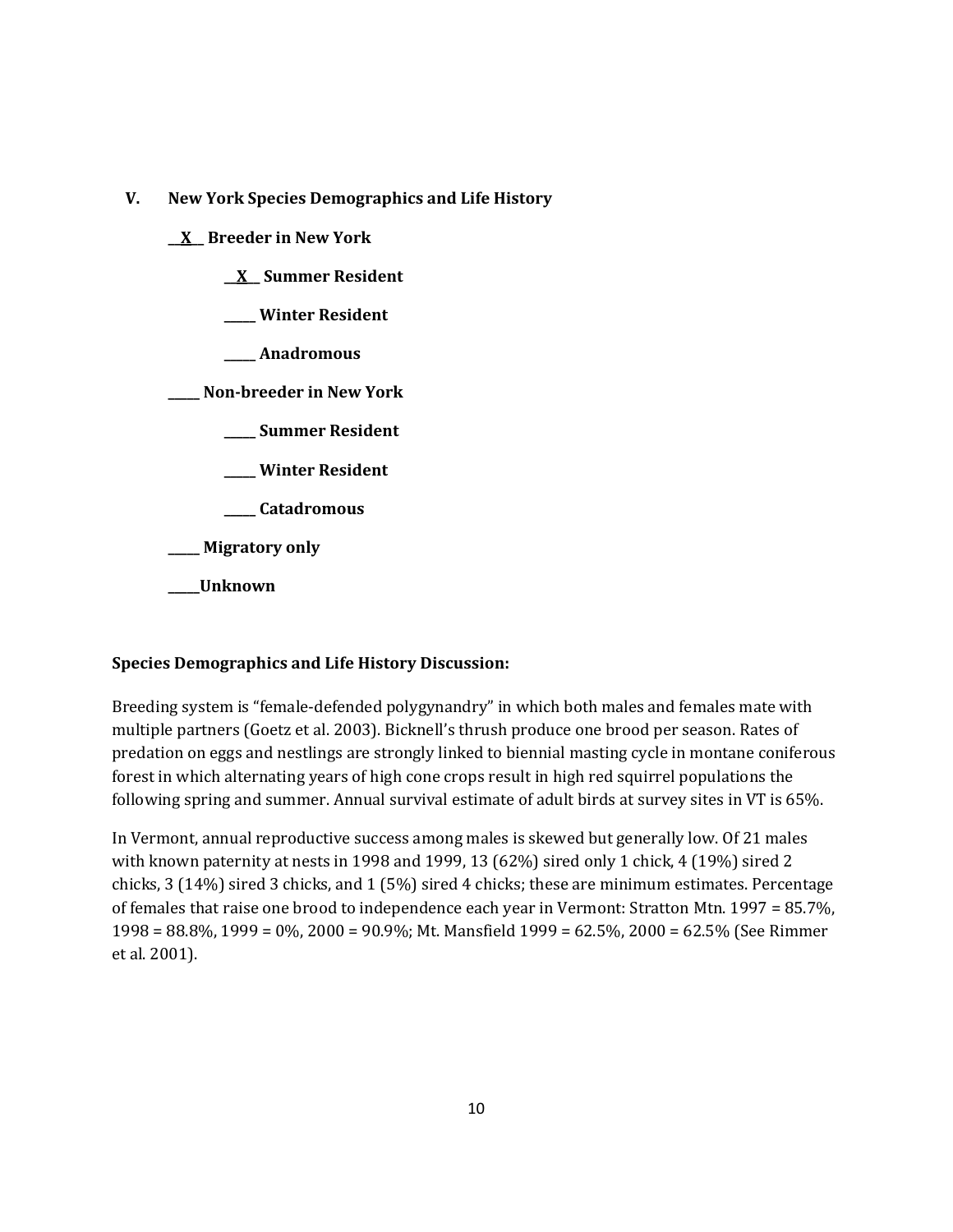### **VI. Threats:**

While most mountain peaks where breeding is known in New York are within Forest Preserve lands (93% of suitable habitat in New York is protected in some manner), habitat loss and degradation remain a concern. Although threats to habitat are most severe in Canada and on wintering grounds. breeding habitat in New York may be removed, fragmented or altered by construction and operation of wind power, telecommunication facilities, and recreational skiing.

Acid deposition can reduce the vitality or outright kill conifer forests, can reduce prey quantity, and could be reducing populations of land snails, which are an important source of calcium during the breeding season. Hames et al. (2002) found that acid deposition and resulting calcium depletion are linked to wood thrush declines; this may be problematic for Bicknell's thrush as well (Rimmer et al. 2005). Bicknell's thrush are exposed to high levels of mercury at in their montane breeding habitat (Osborne et al. 2011). Townsend et al. (2013) found that thrushes wintering in cloud forest habitats on Hispaniola had surprisingly high blood mercury concentrations. The effects of mercury bioaccumulation are unknown for Bicknell's thrush.

Loss of habitat has not been proven to be a threat in large part because almost all of the peaks with known breeding occurrence are on state land and protected by forest preserve regulations. However, Bicknell's thrush is vulnerable to habitat loss from predicted climate change. Boreal forests are expected to decrease in area, with major changes occurring along the southern boundaries as ranges of tree species shift northward (North American Bird Conservation Initiative (2010). Climate warming models predict an upward shift in the elevational distribution of Bicknell's thrush habitat. Warming of as little as 1˚C is predicted to reduce potential habitat by more than half, while an increase of 2˚C may eliminate habitat in the Catskill Mountains and most of Vermont (Rodenhouse et al. 2008). Climate change could also cause disruption of the cone-red squirrel cycle; change the timing of the prey base emergence; and increase interspecific competition (IBTCG 2010).

Bicknell's Thrush was classified as "moderately vulnerable" to predicted climate change in an assessment of vulnerability conducted by the New York Natural Heritage Program (Schlesinger et al. 2011).

# **Are there regulatory mechanisms that protect the species or its habitat in New York?**

\_\_\_\_\_\_ No \_\_\_\_\_ Unknown

\_\_\_**X**\_\_ Yes

Bicknell's thrush is protected under the Migratory Bird Treaty Act of 1918.

**Describe knowledge of management/conservation actions that are needed for recovery/conservation, or to eliminate, minimize, or compensate for the identified threats:**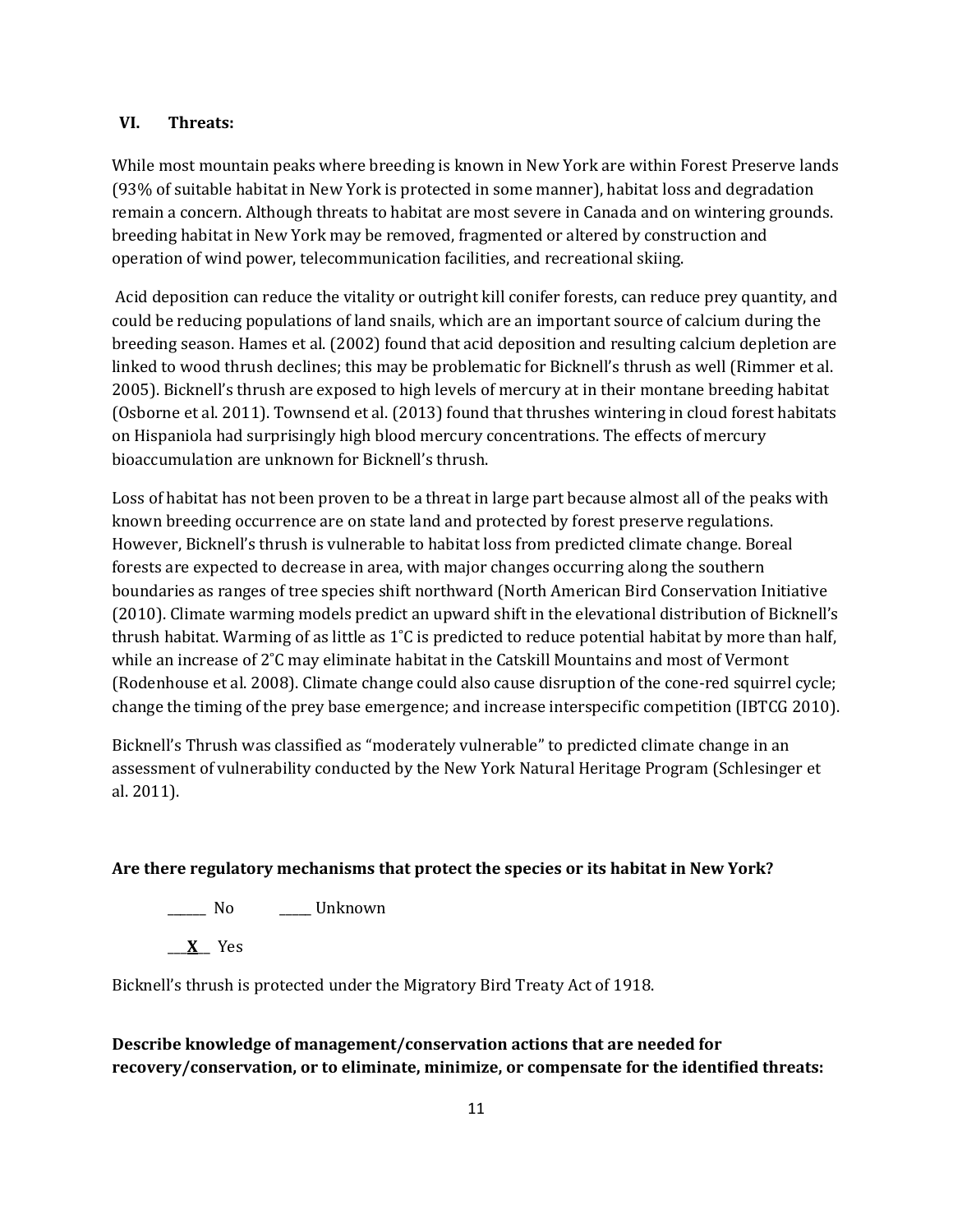Recommended conservation actions are described in the Conservation Action Plan for Bicknell's Thrush and are listed below (IBTCG 2010). The Plan states the goal, "to increase the global population of Bicknell's Thrush by 25% over the next fifty years (2011–2060), with no further net loss of distribution."

Recommended actions on breeding grounds:

- Partner with management agencies to develop and implement Best Management Practices (BMPs) for Bicknell's Thrush.
- Maintain a target amount of Bicknell's thrush habitat in industrial forests.
- Reduce acid precipitation through policy and regulation.
- Reduce mercury pollution through pollution policy and regulation.

Recommended actions on wintering grounds:

- Improve protection of current winter habitat
- Expand Bicknell's Thrush Habitat Protection Fund
- Develop habitat management plans and secure implementation funding
- Pilot winter habitat restoration projects
- Develop strong links with Caribbean partners

Conservation actions following IUCN taxonomy are categorized in the table below.

| <b>Conservation Actions</b>       |                                    |
|-----------------------------------|------------------------------------|
| <b>Action Category</b>            | Action                             |
| Land/Water Protection             | Site/Area Protection               |
| Land/Water Protection             | Resource/Habitat Protection        |
| Land/Water Management             | Site/Area Management               |
| <b>External Capacity Building</b> | Alliance & Partnership Development |

The Comprehensive Wildlife Conservation Strategy (NYSDEC 2005) includes recommendations for the following actions for boreal forest birds, which includes Bicknell's thrush.

### **Habitat research:**

- Develop a study to determine if active management (creation of habitat, such as
- regenerating fir waves) can be an effective management tool.

# **Other action:**

Evaluate the long term viability of this species as a part of NY's breeding fauna.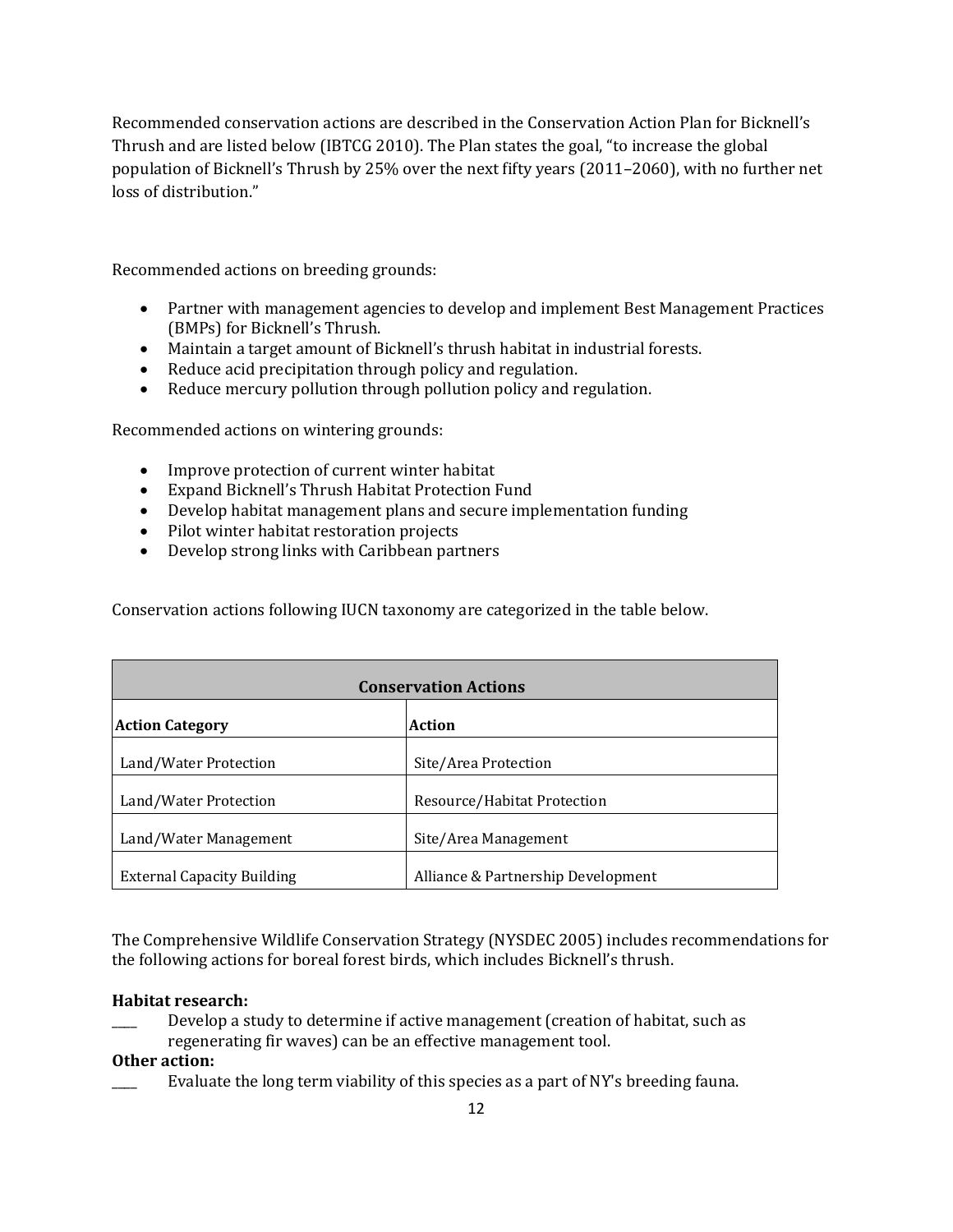### **Population monitoring:**

\_\_\_\_ Continue the Mountain Birdwatch monitoring protocol on all Adirondack and Catskill peaks where Bicknell's thrush are known to occur; implement other long term monitoring if needed to determine population trend.

### **Statewide management plan:**

Develop a management plan for high elevation birds, including Bicknell's thrush.

# **VII. References**

American Ornithologists' Union. 1995. Fortieth supplement to the American Ornithologists' Union checklist of North American birds. Auk 112:819-830.

Andrle, R.F. and J.R. Carroll, eds. 1988. The Atlas of breeding birds in New York State. Cornell University Press, Ithaca, NY.

Campbell, G. and Stewart, B. 2012. High Elevation Landbird Program 10-year Report. Unpublished report by Bird Studies Canada (Atlantic Region), Sackville NB.

Goetz, J. E., K. P. McFarland, and C. C. Rimmer. 2003. Multiple paternity and multiple male feeders in Bicknell's thrush (*Catharus bicknelli*). Auk 120: 1044–1053.

Hames, R.S., K.V. Rosenberg, J.D. Lowe, S.E. Barker, and A.A. Dhondt. 2002. Adverse effects of acid rain on the distribution of the Wood Thrush (*Hylocichla mustelina*) in North America. Proceedings of the National Academy of Sciences.

IBTCG. 2010. A conservation action plan for Bicknell's thrush (*Catharus bicknelli*). J.A. Hart, C.C. Rimmer, R. Dettmers, R.M. Whittam, E.A. McKinnon, and K.P. McFarland, eds. International Bicknell's Thrush Conservation Group. Available at www.bicknellsthrush.org

Lambert, J.D., K.P. McFarland, C.C. Rimmer, S.D. Faccio, and J.L. Atwood. 2005. A practical model of Bicknell's thrush distribution in the northeastern United States. Wilson Bulletin 117:1-11.

McGowan, K.J. and K. Corwin, eds. 2008. The second Atlas of breeding birds in New York State. Cornell University Press, Ithaca, NY.

North American Bird Conservation Initiative U.S. Committee. 2010. The State of the Birds 2010 Report on Climate Change, United States of America. Washington, DC: U.S. Department of the Interior.

Rimmer, C.C. and K.P. McFarland. 2013. Bicknell's Thrush: a twenty-year retrospective on the Northeast's most vulnerable songbird. Bird Observer 41:9-16.